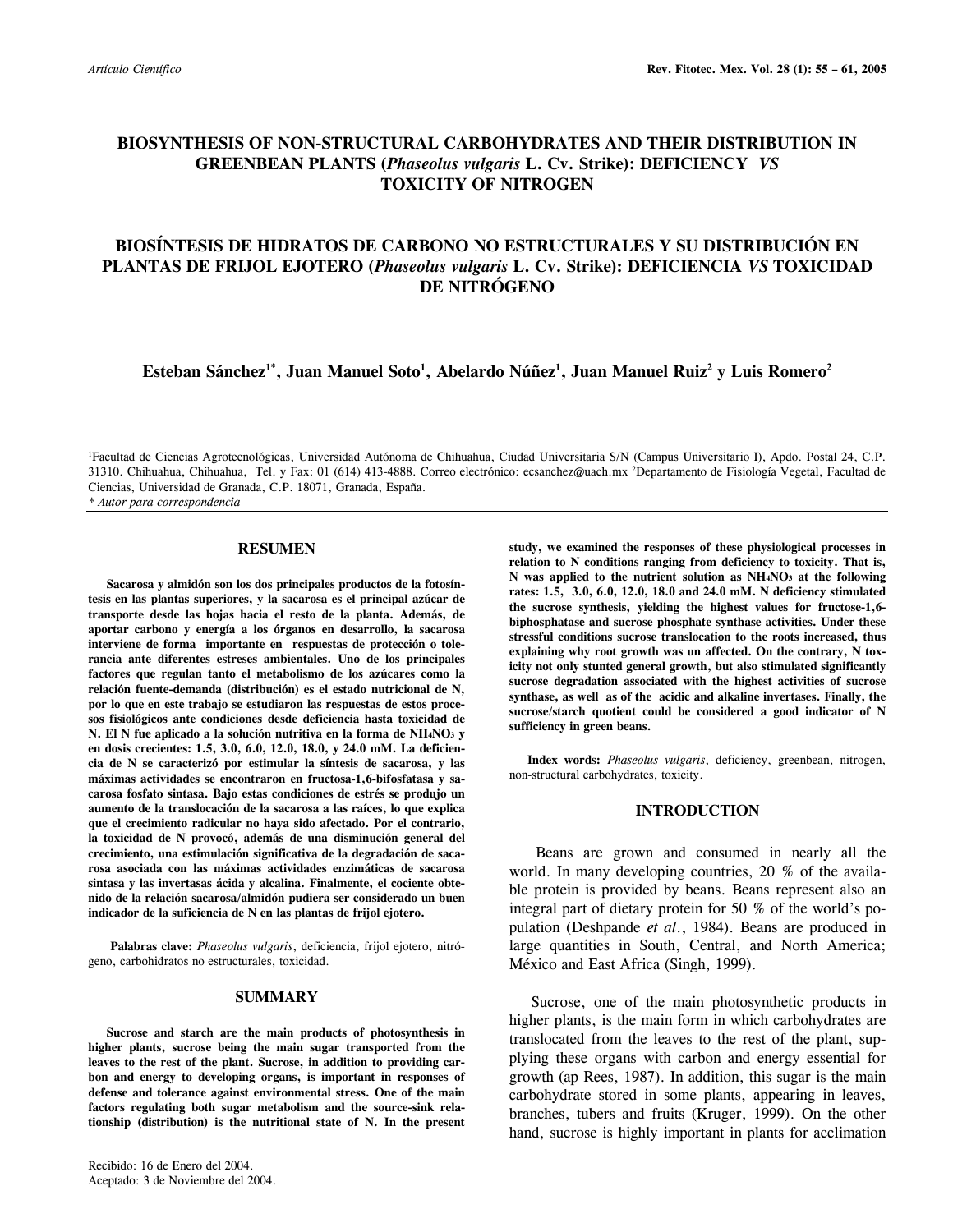to environmental stress caused by cold, salt and drought (Lunn and Furbank, 1999).

 Although the mechanisms regulating sucrose biosynthesis are not yet fully understood (Cheikh and Brenner, 1992), the enzymes fructose-1,6-biphosphatase (F1,6BPase, EC 3.1.3.11) and sucrose phosphate synthase (SPS, EC 2.4.1.14) have been defined as the key limiting enzymes in the regulation of the photosynthetic pathway for the production of this sugar (Stitt *et al*., 1988).

In C3 plants, the sucrose biosynthesis pathway begins with the export of triose-phosphate from the chloroplast towards the cytosol, where it is converted to fructose-1,6 biphosphate (Fru1,6P2) by the aldolase enzyme. Then, Fru1,6P2 is irreversibly hydrolyzed to fructose-6 phosphate (Fru6P) by fructose-1,6-biphosphatase (F1,6BPase), a stage being considered a crucial control point along this pathway (Stitt *et al*., 1987). Afterwards, sucrose is synthesized by the sequential action of sucrose phosphate synthase (SPS), which catalyses the synthesis of sucrose-6-phosphate from UDP-glucose and fructose-6 phosphate, releasing UDP. Finally, sucrose phosphate phosphatase (SPP) irreversibly hidrolyses sucrose-6 phosphate to produce sucrose and Pi (Lunn and ap Rees, 1990).

Sucrose accumulation in higher plants depends on its biosynthesis and degradation rates. This latter process depends on sucrose sythetase (SS), as well as on acidic and alkaline sucrose invertases (Huber and Akazawa, 1986). The enzyme SS catalyses the reversible reaction of sucrose + UDP, giving rise to UDP-glucose and fructose, while the invertases catalyse the hydrolytic reaction of sucrose, producing glucose and fructose (Schaffer, 1986).

The main factors that regulate sucrose biosynthesis are: light and darkness (Lunn and Furbank, 1999; Robinson, 2000); CO2 level (Murchie *et al*., 1999; Demmers-Derks *et al*., 1998; Roumet *et al*., 2000; Zerihun and BassiriRad, 2000; Cabrerizo *et al*., 2001); water availability (Lunn and Furbank, 1999); temperature (Demmers-Derks *et al*., 1998; Jones *et al*., 1998); and growth regulators such as gibberellin and abscisic acid (Cheikh and Brenner, 1992; Goupil *et al*., 1998; Coruzzi and Zhou, 2001). In addition, the principal factor regulating not only sugar metabolism but also the source-sink relationship (distribution), is the nutritional state of N (Chaillou *et al*., 1994; Ciompi *et al*., 1996; Demmers-Derks *et al*., 1998; Banks *et al*., 1999; Robinson, 2000; Zerihum and BassiriRap, 2000; Coruzzi and Zhou, 2001).

Studies conducted to date have centred on the analysis of N deficiency in the distribution and biosynthesis of nonstructural carbohydrates, highlighting that this nutrient can affect the synthesis of photoassimilates and thus their distribution between the source (leaves) and the different physiological sinks. The most detailed study shows that N deficiency alters the distribution of photoassimilates during the vegetative growth (Marschner *et al*., 1996). Under these conditions, translocation of photoassimilates and transport of nitrogenous compounds to the roots via phloem increase (Peuke *et al*., 1994), reflected ultimately in the increased dry-weight quotient between the root and the aerial parts (Engels and Marschner, 1995).

In view of the above, it is necessary to perform a physiological study on the influence that different levels of N (from deficiency to toxicity) exert on the metabolism and distribution of non-structural carbohydrates in shoots and roots of greenbean plants (*Phaseolus vulgaris* L. cv. Strike), with the aim of determining whether these physiological processes can be considered good indicators of N sufficiency.

## **MATERIALS AND METHODS**

## **Crop management and experimental design**

Seeds of *Phaseolus vulgaris* cv. Strike were sown and grown in a chamber under controlled environmental conditions and under a hydroponic system, in Southeast Spain (Granada) during the Spring of 2002. Relative humidity was 60-80 %, temperature 28/22 °C (day/night), and a photoperiod of 16/8 h (day/night) at a photosynthetic photon flux density (PPFD) of 350  $\mu$ mol m<sup>-2</sup> s<sup>-1</sup> measured at the top of the plants with a 190 SB quantum sensor (LI-COR Inc. Lincoln, NE, USA). Four plants were grown in 8-L pots (25 cm upper diameter, 17 cm lower diameter, 25 cm height), filled with vermiculite. For 20 d (including 8 d for germination), before the experimental treatments, the plants received a nutrient solution of:  $NH<sub>4</sub>NO<sub>3</sub>$  (6) mM), K2HPO4 (1.6 mM), K2SO4 (2.4 mM), CaCl2 2H2O (4 mM), MgSO<sub>4</sub>H<sub>2</sub>O (1.4 mM), Fe-EDDHA (5  $\mu$ M), MnSO<sub>4</sub> H<sub>2</sub>O (2  $\mu$ M), ZnSO<sub>4</sub> 7H<sub>2</sub>O (1  $\mu$ M), CuSO<sub>4</sub> 5H<sub>2</sub>O (0.25  $\mu$ M), Na2MoO<sub>4</sub> 2H<sub>2</sub>O (0.3  $\mu$ M), and H<sub>3</sub>BO<sub>3</sub> (0.5  $\mu$ M). The nutrient solution (pH 6.0-6.1) was renewed every 3 d.

At 20 d after sowing, the different N treatments in the form of NH4NO3 (1.5, 3.0, 6.0, 12.0, 18.0, and 24.0 mM of N) were applied for 40 d (until harvest). The concentration 6.0 mM of N was considered optimal, according to Carbonell-Barrachina *et al*. (1997). This experimental design was a complete randomized block with six replicates (individual pots), with 24 plants per treatment.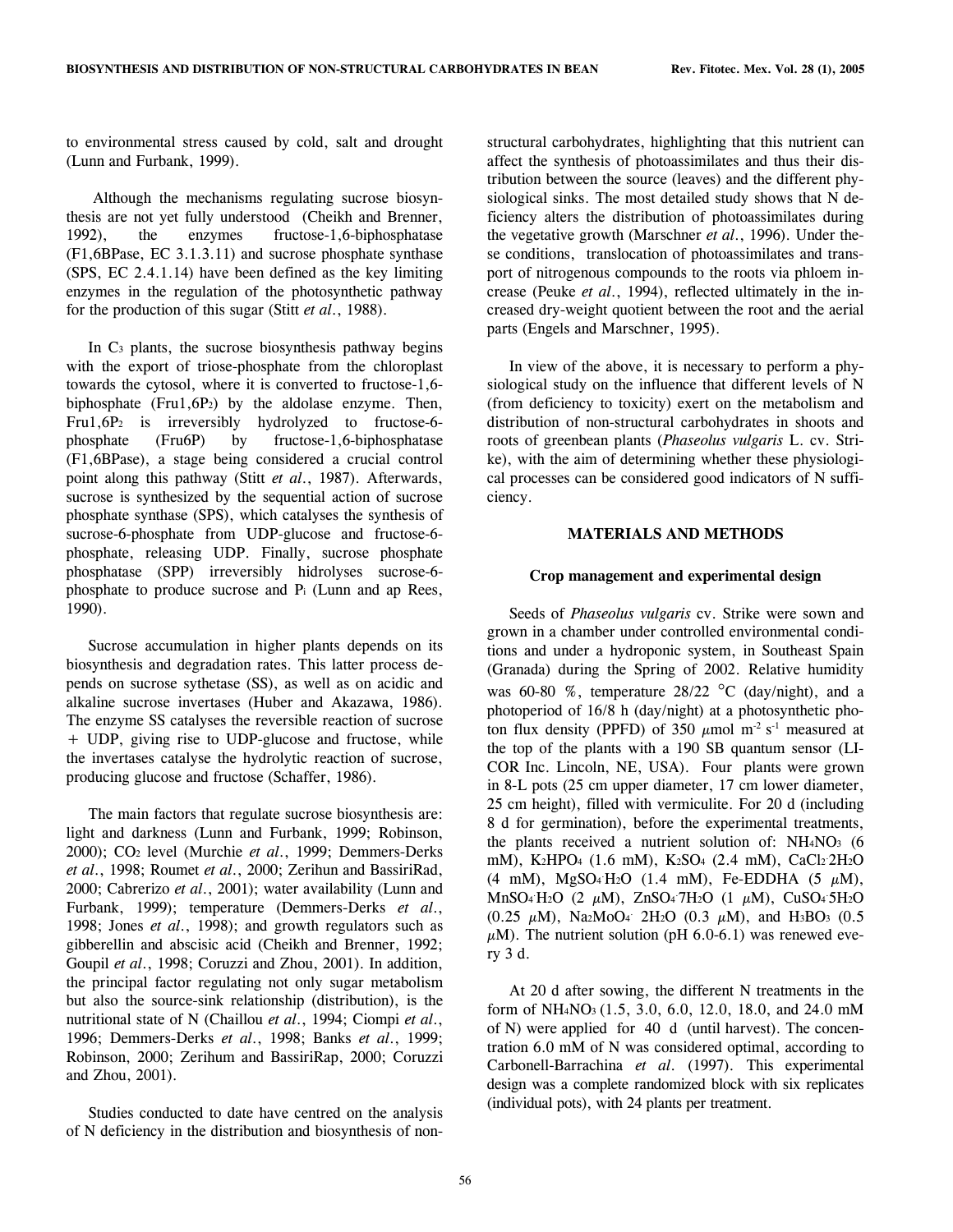#### **Plant sampling**

 Whole plants were sampled at 60 d after sowing, at full pod development. Roots and shoots were rinsed three times in distilled water with non-ionic detergent at 1 % (Wolf, 1982), then blotted on filter paper. Subsamples of root and shoot each of 5 g fresh weight, were used for the analysis of fructose-1,6-bisphosphatase (F1,6BPase), sucrose phosphate synthase (SPS), sucrose synthetase (SS), invertases (acid and alkaline), and non-structural carbohydrates (sucrose, glucose, fructose and starch).

## **Plant analysis**

**Extraction of SPS, F1,6BPase and SS.** The subsamples were ground, in a mortar at 0 ºC in Hepes-NaOH buffer (50 mM, pH 7.5) at a ratio of 1:5 (w/v), containing MgCl2 (5 mM), Na-EDTA (1 mM), DTT (2.5 mM), BSA  $(0.5 \text{ mg } \text{mL}^{-1})$  and Triton X-100  $(0.05 \text{ %}, \text{v/v})$ , according to Hubbard *et al*. (1989) with slight modifications. The homogenate was filtered and centrifuged at 13500 *gn* for 10 min; the resulting extract was used to measure enzymes activities (SPS, SS, and F1,6BPase) and soluble protein was measured following the method of Bradford (1976), with BSA as a standard.

**Assays of SPS (EC 2.4.1.14) and SS (EC 2.4.1.13).**  The sucrose phosphate synthase was assayed by measuring Fru6P-dependent sucrose (+sucrose-P) formation from UDP-Glc (Kerr *et al*., 1984). The SPS was determined in reaction mixtures (70  $\mu$ L) containing Hepes-NaOH (50 mM, pH 7.5), MgCl2 (15 mM), Fru6P (25 mM), Glc6P  $(25 \text{ mM})$ , UDP-Glc  $(25 \text{ mM})$ , and  $40 \mu$ L of extract. Mixtures were incubated for 30 min at 37 °C, and incubation was terminated with the addition of 70 µL of 30 % KOH (w/v). Enzyme blanks were terminated with KOH at 0 min. Sucrose was assayed according to the modified anthrone method of Van Handel (1968).

Sucrose synthetase was assayed as above but using Fru (25 mM) instead of Fru6P, and in the absence of Glc6P (Cheikh and Brenner, 1992).

**Assay of F1,6BPase (EC 3.1.3.11).** Cytoplasmatic F1,6BPase was assayed spectrophotometrically at 630 nm, by measuring the F1,6BP-dependent Pi released under conditions that inhibited chloroplast F1,6BPase activity. The standard reaction medium contained Hepes-NaOH (50 mM, pH 7.6), MgCl<sub>2</sub> (5 mM), 2-mercaptoethanol (10 mM), NaF (10 mM), fructose-1,6-bisphosphate (0.25 mM) and an aliquot of enzyme extract, all in a final volume of 1 mL. The mixture was incubated for 20 min at 25 °C. The activity of nonspecific phosphatase was estimated by omission of MgCl2 from the reaction mixture, and phosphate production was estimated by incubating the enzyme extract with the same assay mixture. The reaction was terminated by addition of 1 mL of TCA (30 %, v/v). Pi was determined by the method described by Geladopoulus *et al*. (1991).

**Extraction and assays of the invertases (acid, EC 3.2.1.26 and alkaline, EC 3.2.1.27).** Samples of 0.25 to 0.5 g were ground in a mortar containing sand and an extraction medium composed of KH2PO4-K2HPO4 (0.2 M, pH 7.0) and 2-mercaptoethanol (20 mM) (Hubbard *et al*., 1989). The homogenate was filtered and centrifuged at 35000 *gn* for 15 min; the resulting extract was used to measure enzymes activities and soluble protein.

The extracts were assayed for acid invertase by addition of 0.2 mL enzyme preparation to test tubes containing 0.6 mL sodium acetate buffer (0.1 M, pH 4.5) and 0.2 mL sucrose (0.75 M) equilibrated in a 30 °C water bath. The reaction was allowed to proceed for 30 min and was stopped by addition of 1.0 mL dinitrosalicylic acid reagent prepared according to the Miller's method (1959). Reducing sugars released from sucrose were determined according to Miller (1959). Alkaline invertase activity was determined as described above, except that K2HPO4-sodium citrate buffer (0.1 M, pH 7.0) was substituted for the acetate buffer (Hubbard *et al*., 1989).

**Quantification of non-structural carbohydrates.** Carbohydrates were measured following the method of Irigoyen *et al*. (1992), with appropriate adaptations being made for our plant material. A sample of 0.5 g fresh matter was homogenized twice with 95  $%$  ethanol (v/v) and washed with 70 % ethanol (v/v), followed by centrifugation at 1500 *gn* at 2 °C for 15 min. Glucose, fructose, and sucrose were determined in the resulting supernatant by spectrophotometry at 650 nm, using the colorimetric assay with anthrone (Van Handel, 1968). Starch was determined from the dried residue of the previous extraction, which was incubated in buffer acetate  $(4.5 M)$ ,  $\alpha$ -glucoamylase (0.5 %, w/v) and water, during 48 h at 37 °C. Starch levels were then calculated by multipliying by 0.9 the glucose obtained (Ettel, 1981).

## **Statistical analysis**

 Standard analysis of variance techniques were used to asses the significant differences among treatment means. The data shown are mean values  $\pm$  standard errors. Difference between treatment means were compared using the LSD test at 0.05 probability level (SAS, 1987). A correlation analysis was also made between the different variables. Levels of significance are represented by  $*$  at P < 0.05,  $**$  at P < 0.01, \*\*\* at  $P < 0.001$ , and ns: not significant.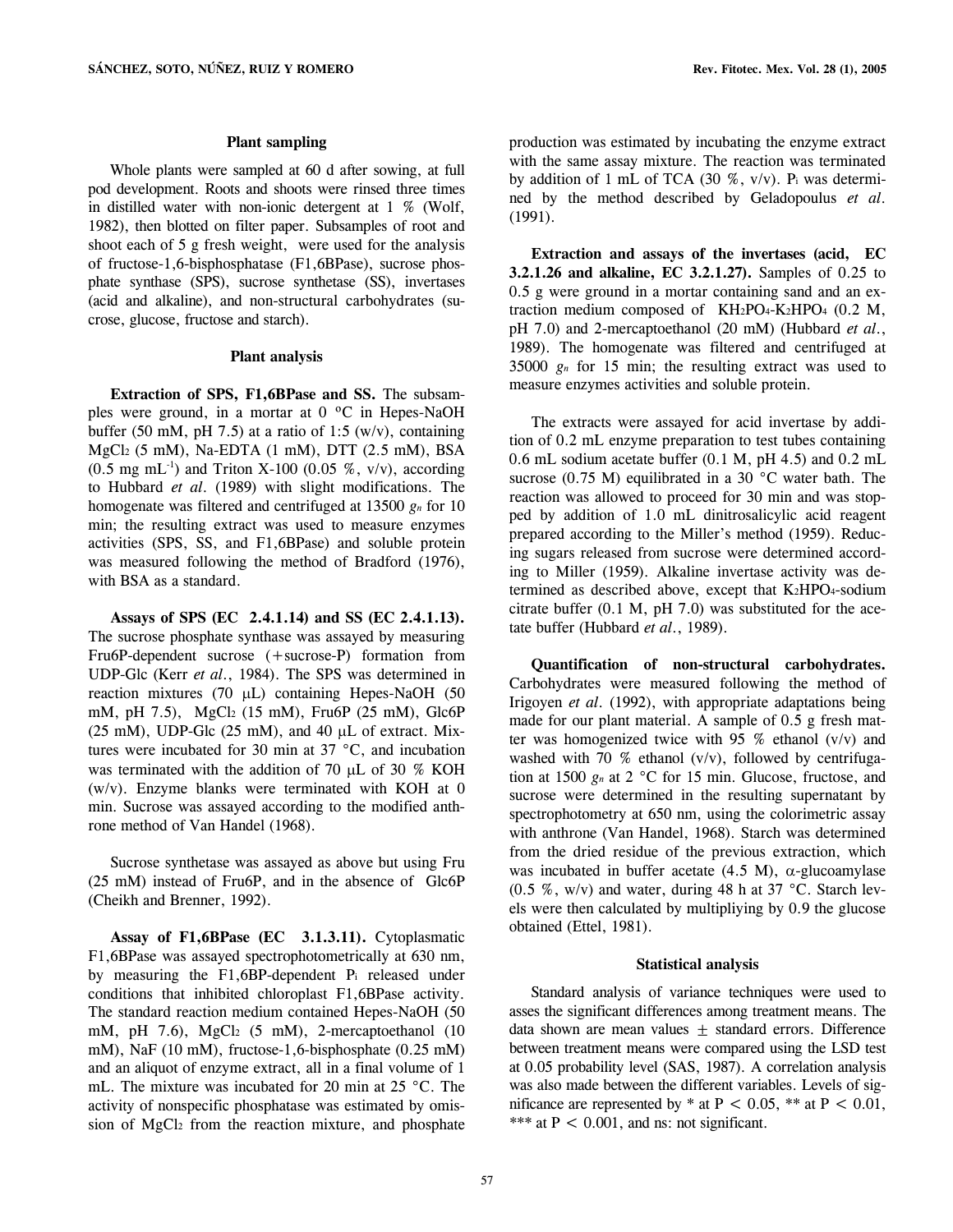# **RESULTS AND DISCUSSION**

Currently, N is the most widely used nutrient in intensive agriculture in many zones of the world. This is because N is an essential component of proteins and nucleic acids in plants, and, when its concentration in the cultivation medium falls below the optimal range, plant growth diminishes (Weinhold *et al*., 1995). In our experiment, the N treatments affected the biomass production of roots (P  $< 0.01$ ; Figure 1) and shoots (P  $< 0.01$ ; Figure 1). Root biomass production declined as the N level rose since the lowest value appeared in the 24.0 mM treatment and the highest value in the was achieved by 1.5 mM dose. For shoot biomass, the highest values were registered in the 6.0 mM treatment, the level considered optimal by Carbonell-Barrachina *et al*. (1997), while the lowest production resulted at 1.5 mM (deficient) as well as at 18.0 mM and 24.0 mM (toxic) levels.

Thornley (1972) was the first researcher to propose a model explaining the changes in biomass distribution between roots and shoots. In this model, he proposed that growth depends on the carbon source from the shoot and of N from the root. In our experiment, the application of 6.0 mM of N proved to be the optimal treatment for an efficient production and distribution of root and shoot biomass in greenbeans. Treatments lower than 6.0 mM were considered N deficient, resulting in greater root but a lesser shoot growth, whereas the higher N levels (12.0, 18.0

and 24.0 mM) were considered toxic given the stunted growth of both root and shoot, the latter being more severely affected.



*Figure 1. Effect of N treatments (1.5, 3.0, 6.0, 12.0, 18.0 and 24.0 mM) on the production of root and shoot biomass, expressed in g of dry weight in greenbean plants. The data are the means*  $\pm$  *standard error*  $(n = 6)$ .

Table 1. Influence of the N treatments (1.5, 3.0, 6.0, 12.0, 18.0 and 24.0 mM) on the key enzymes in the biosynthesis and degradation of sucrose in the roots and shoot of *greenbean.* 

| Treatment    | <b>SPS</b>       | F1,6BPase          | SS                  | <b>Acid Invertase</b> | Alkaline Invertase |
|--------------|------------------|--------------------|---------------------|-----------------------|--------------------|
| (mM of N)    | umol sucrose     | umol Pi            | umol sucrose        | umol glucose          | umol glucose       |
|              | (mg protein x h) | (mg protein x min) | $(mg)$ protein x h) | $(mg)$ protein x h)   | (mg protein x h)   |
| Root         |                  |                    |                     |                       |                    |
| 1.5          | $10.35 \pm 0.41$ | $67.50 \pm 2.70$   | $2.58 \pm 0.103$    | $132.60 \pm 5.30$     | $216.70 \pm 8.6$   |
| 3.0          | $8.17 \pm 0.32$  | $65.83 \pm 2.63$   | $3.19 \pm 0.127$    | $194.30 \pm 7.76$     | $278.50 \pm 11.1$  |
| 6.0          | $6.43 \pm 0.25$  | $63.56 \pm 2.54$   | $4.16 \pm 0.166$    | $237.70 \pm 9.50$     | 310.90±12.4        |
| 12.0         | $5.52 \pm 0.22$  | $59.13 \pm 2.36$   | $5.96 \pm 0.238$    | $272.50 \pm 10.9$     | 352.70±14.1        |
| 18.0         | $4.74 \pm 0.18$  | $55.09 \pm 2.20$   | $7.16 \pm 0.286$    | 389.80±15.5           | $470.70 \pm 18.8$  |
| 24.0         | $3.84 \pm 0.15$  | $42.84 \pm 1.71$   | $9.64 \pm 0.385$    | $407.60 \pm 16.3$     | $637.10 \pm 25.4$  |
| Significance | $**$             | **                 | $**$                | ***                   | ***                |
| <b>Shoot</b> |                  |                    |                     |                       |                    |
| 1.5          | $12.79 \pm 0.51$ | $89.79 \pm 3.59$   | $1.05 \pm 0.042$    | $14.11 \pm 0.56$      | $26.98 \pm 1.07$   |
| 3.0          | $11.21 \pm 0.44$ | $82.39 \pm 3.29$   | $2.12 \pm 0.084$    | $26.00 \pm 1.04$      | $31.00 \pm 1.24$   |
| 6.0          | $9.48 \pm 0.37$  | $78.18 \pm 3.12$   | $3.32 \pm 0.132$    | $31.95 \pm 1.27$      | $42.05 \pm 1.68$   |
| 12.0         | $7.13 \pm 0.28$  | $73.69 \pm 2.94$   | $4.06 \pm 0.162$    | $35.99 \pm 1.43$      | $59.17 \pm 2.36$   |
| 18.0         | $6.61 \pm 0.26$  | $65.56 \pm 2.62$   | $5.18 \pm 0.207$    | $38.08 \pm 1.52$      | $67.86 \pm 2.71$   |
| 24.0         | $5.11 \pm 0.20$  | $58.71 \pm 2.34$   | $7.37 \pm 0.294$    | $43.72 \pm 1.74$      | $86.71 \pm 3.46$   |
| Significance | $***$            | **                 | $***$               | ***                   | ***                |

Data are means  $\pm$  standard error (n=6). The least significant difference (LSD) is given for each treatment. Levels of significance were represented by \*\* at P < 0.01 and by \*\*\* at  $P < 0.001$ .

 $SIS =$  Sucrose phosphate synthose; F1,6BPase= Fructose; 1,6 biophosphatse;  $SS =$  Sucrose synthose.

.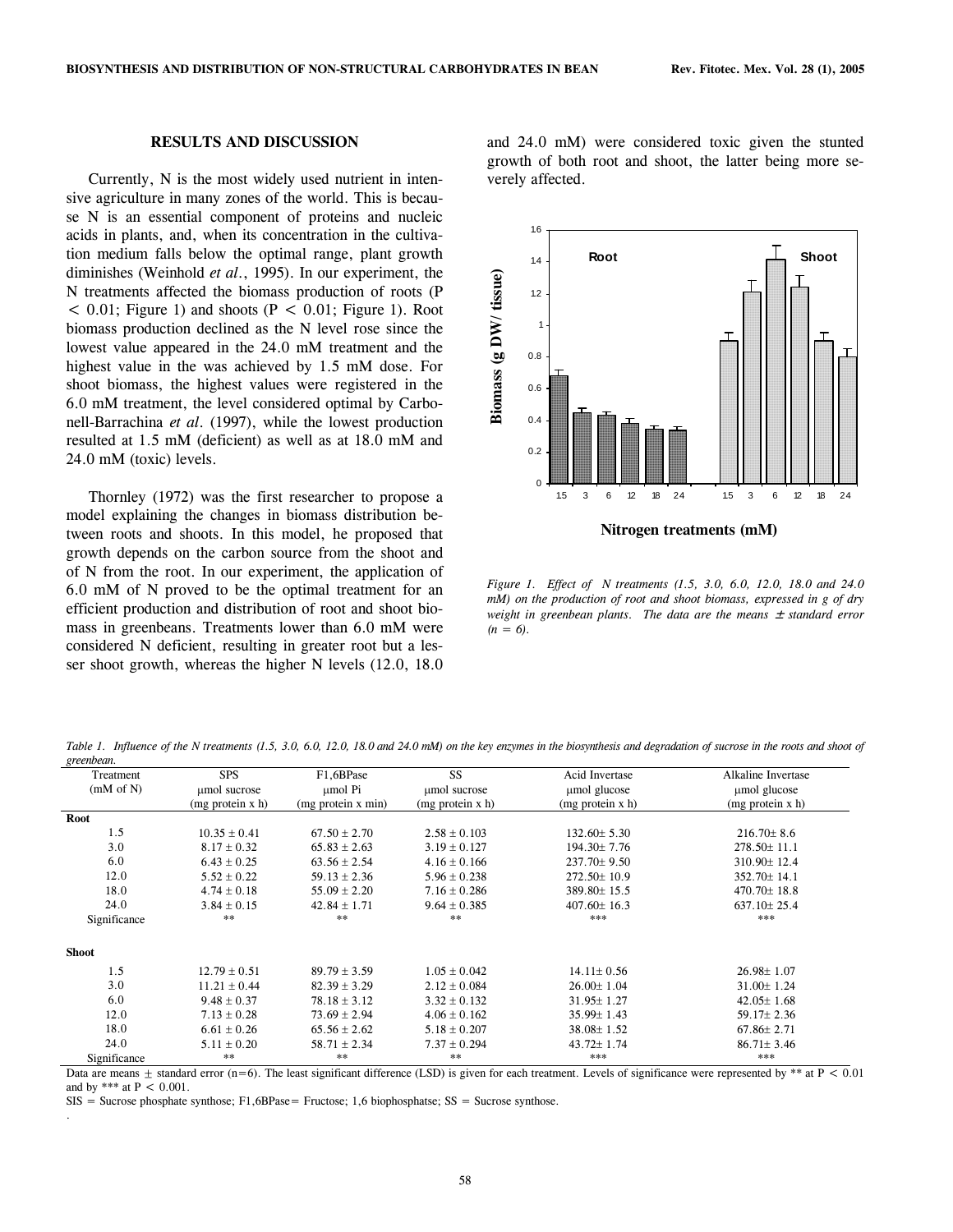| IJ<br>Treatment | Glucose            | Fructose           | Sucrose            | Starch             | <u>JO</u><br>Sucrose/Starch |
|-----------------|--------------------|--------------------|--------------------|--------------------|-----------------------------|
| (mM of N)       | $(mg g^{-1} f.w.)$ | $(mg g^{-1} f.w.)$ | $(mg g^{-1} f.w.)$ | $(mg g^{-1} f.w.)$ | Ouotient                    |
| Root            |                    |                    |                    |                    |                             |
| 1.5             | $2.22 \pm 0.088$   | $2.71 \pm 0.108$   | $3.57 \pm 0.142$   | $14.64 \pm 0.58$   | 0.24                        |
| 3.0             | $2.83 \pm 0.113$   | $3.28 \pm 0.131$   | $2.77 \pm 0.110$   | $12.95 \pm 0.51$   | 0.21                        |
| 6.0             | $3.82 \pm 0.151$   | $4.18 \pm 0.167$   | $1.38 \pm 0.055$   | $10.62 \pm 0.42$   | 0.13                        |
| 12.0            | $5.23 \pm 0.209$   | $5.71 + 0.228$     | $1.02 + 0.040$     | $8.87 \pm 0.35$    | 0.11                        |
| 18.0            | $6.16 \pm 0.246$   | $6.55 \pm 0.262$   | $0.66 \pm 0.026$   | $6.09 \pm 0.24$    | 0.11                        |
| 24.0            | $7.71 \pm 0.308$   | $8.43 \pm 0.337$   | $0.24 \pm 0.009$   | $4.03 \pm 0.16$    | 0.06                        |
| Significance    | **                 | $***$              | $***$              | ***                | $***$                       |
| <b>Shoot</b>    |                    |                    |                    |                    |                             |
| 1.5             | $0.22 \pm 0.008$   | $0.26 \pm 0.010$   | $8.39 \pm 0.335$   | $22.54 \pm 0.90$   | 0.37                        |
| 3.0             | $0.76 \pm 0.030$   | $0.78 \pm 0.031$   | $6.52 \pm 0.260$   | $20.00 \pm 0.80$   | 0.32                        |
| 6.0             | $1.20 + 0.048$     | $1.04 \pm 0.041$   | $5.68 \pm 0.227$   | $18.48 \pm 0.73$   | 0.30                        |
| 12.0            | $1.54 + 0.061$     | $1.40 \pm 0.056$   | $4.15 \pm 0.166$   | $16.56 \pm 0.66$   | 0.25                        |
| 18.0            | $1.93 \pm 0.077$   | $2.80 \pm 0.112$   | $3.28 \pm 0.131$   | $15.45 \pm 0.61$   | 0.21                        |
| 24.0            | $2.44 \pm 0.097$   | $3.10 \pm 0.124$   | $2.68 \pm 0.107$   | $13.49 \pm 0.53$   | 0.19                        |
| Significance    | **                 | **                 | $***$              | ***                | $***$                       |

| Table 2. Effect of the N treatments (1.5, 3.0, 6.0, 12.0, 18.0 and 24.0 mM) on the accumulation of non-structural carbohydrates in the roots and shoot of greenbean plants. |  |  |
|-----------------------------------------------------------------------------------------------------------------------------------------------------------------------------|--|--|
|                                                                                                                                                                             |  |  |

Data are means  $\pm$  standard error (n=6). The least significant difference (LSD) is given for each treatment. Levels of significance were represented by \*\* at P < 0.01 and \*\*\* at  $P < 0.001$ 

The nutritional status of N also determines the accumulation and distribution of sucrose within the plant. A high foliar accumulation of non-structural carbohydrates in Ndeficient plants is due to a poor shoot growth in comparison to plants with adequate N (de Veau *et al*., 1990; Robinson, 1996, 1997), as well as to an increase in enzymes responsible for the biosynthesis and degradation of these sugars (Champigny and Foyer, 1992; Huber *et al*., 1994).

The key enzymes in sucrose biosynthesis are SPS and F1,6BPase (Stitt *et al*., 1988). In our experiment, the N dosage significantly altered the activity of both enzymes in roots and shoots (Table 1). The highest activities were registered in the 1.5 mM treatment, with increases of 35 % and 63 %, respectively, in relation to the 24.0 mM dose, which produced the lowest activities.

Sucrose presented a behaviour similar to that of key enzymes involved in its biosynthesis, the 1.5 mM treatment resulting in the highest concentration in the roots and shoot, with increases of 93 % and 68 %, respectively, compared to 24.0 mM treatment, which gave the lowest value (Table 2). These results reveal a positive correlation between the activities of the enzymes responsible for sucrose biosynthesis (SPS and F1,6BPase) and the sucrose concentration in the roots (SPS-sucrose,  $r = 0.76**$ ; F1,6BPase-sucrose,  $r = 0.82**$ ) and in the shoots (SPSsucrose,  $r = 0.92$ \*\*\*; F1,6BPase-sucrose,  $r = 0.95$ \*\*\*).

The accumulation of sucrose in higher plants depends also on its degradation rate, this brought about by a group of sucrose synthetase (SS) enzymes and acidic and alkaline invertases (Huber and Akazawa, 1986), yielding in both cases glucose and fructose (Schaffer, 1986). In our experiment, the SS and invertase activities in roots and shoots presented an effect directly proportional to the amount of N applied (Table 1), because the highest activities were found in the 24.0 mM level, which exceeded by 68 %, the activities found in both parts of the plant in the 1.5 mM treatment. Between the two invertases, the alkaline invertase presented highest activity. According to Schaffer (1986), in fully developed organs, alkaline invertase is more important for sucrose degradation, while acidic invertase is more active in less-developed organs.

The glucose and fructose concentrations resulting from the activities of SS and from the two invertases (Schaffer, 1986; Huber and Akazawa, 1986) increased significantly bottle in roots and shoot with the rising N levels (Table 2). The highest values registered in the 24.0 mM treatment were 68 % and 92 % higher than the lowest values of the 1.5 mM dose. It is noteworthy that glucose and fructose were more concentrated in the roots than in the shoots, presumably because in roots sucrose degradation was faster than its biosynthesis, while the opposite should occur in the shoot.

Finally, the triose-phosphates not used for sucrose synthesis are used to produce starch, which acts as a carbonreserve substance (Medrano and Flexas, 2001). In our experiment, the starch concentration in roots and shoots presented the same behaviour as sucrose did (Table 2) in response to the increasing levels of N applied; that is, the 1.5 mM treatment induced the highest starch content thus overrating by 72 % (in the roots) and by 40 % (in the shoots) the 24.0 mM treatment, which registered the lowest value (Table 2). The highest sucrose/starch quotient was also found in the 1.5 mM treatment, and the lowest at 24.0 mM dose. Therefore, this quotient can be considered as a good indicator of deficiency and/or toxicity of N, since under deficient conditions (1.5 mM) this quotient was highest in the root and in the shoot, and declined as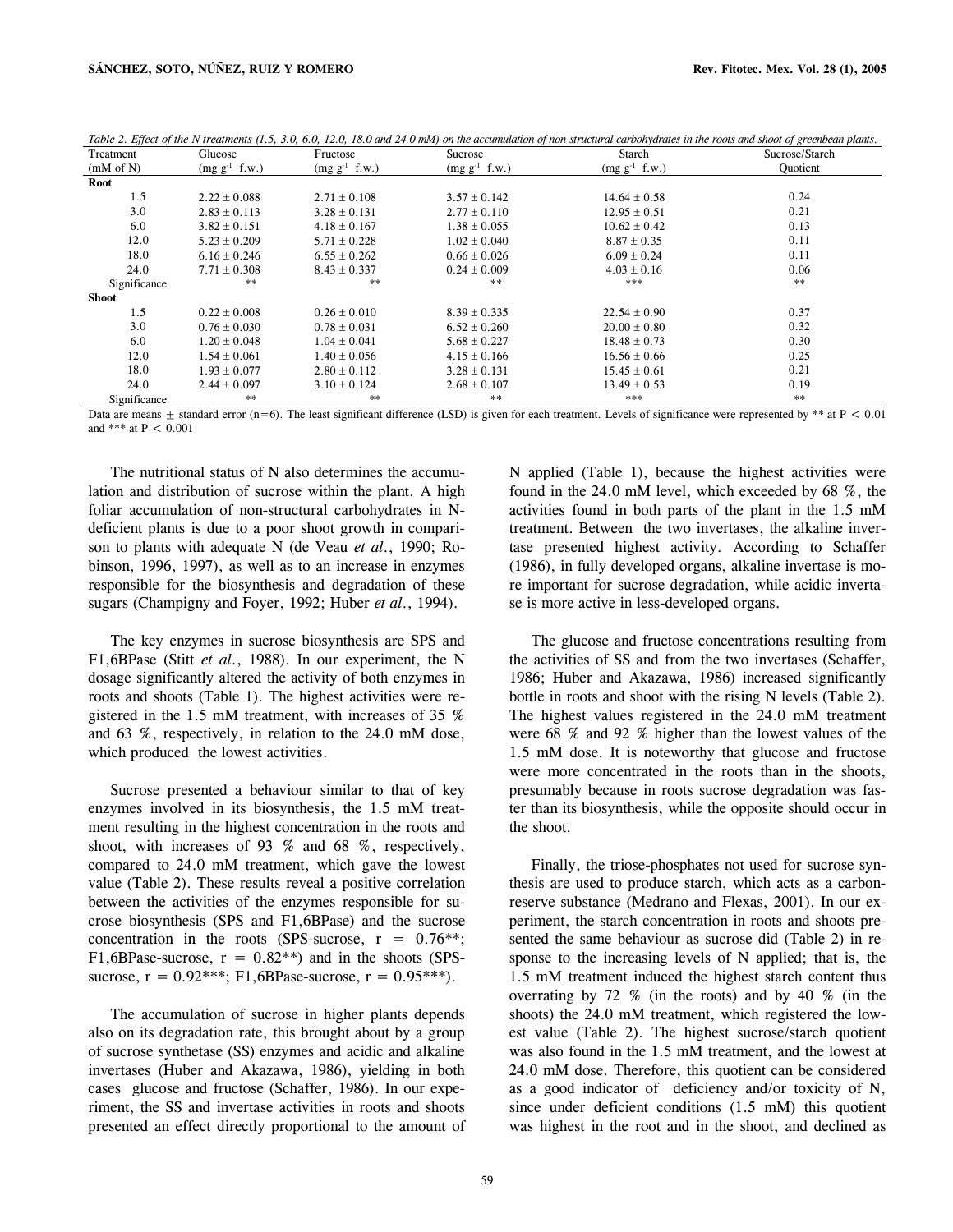the N level rose, with the lowest quotient corresponding to the toxic N level (24.0 mM).

# **CONCLUSION**

 Nutritional stress caused by N deficiency and toxicity largely determines the plant biomass distribution, as well as sucrose synthesis and degradation rates. The N deficiency was characterized by the stimulation of sucrose synthesis, because of the highest activities of fructose-1,6 biphosphatase and sucrose phosphate synthase. Under these stress conditions, sucrose translocation to the roots should be increased, thereby explaining why root growth was not affected. On the contrary, N toxicity diminished plant growth, prompting a glucose and fructose accumulation due to the significant stimulation of sucrose degradation associated with the highest activities of sucrose synthase, as well as those of acidic and alkaline invertases. Finally, the sucrose/starch quotient could be considered a good indicator of N deficiency and/or toxicity in green beans.

# **BIBLIOGRAPHY**

- **ap Rees T (1987)** Compartmentation of plant metabolism. In: Davies DD (ed) The Biochemistry of Plants, Vol. 12 (Physiology of metabolism). San Diego, CA, USA: Academic Press. pp: 87-115.
- **Banks F M, S P Driscoll, M A J Parry, D W Lawlor, J S Knight, J C Gray, M J Paul (1999)** Decrease in phosphoribulokinase activity by antisense RNA in transgenic tobacco. Relationship between photosynthesis, growth, and allocation at different nitrogen levels. Plant Physiol. 119:1125-1136.
- **Bradford M M (1976)** A rapid and sensitive method for the quantification of microgram quantities of protein utilizing the principle of protein-dye binding. Anal. Biochem. 72:248-254.
- **Cabrerizo P M, E M González, P M Aparicio-Tejo, C Arrese-Igor (2001)** Continuous CO2 enrichment leads to increased nodule biomass, carbon availability to nodules and activity of carbonmetabolising enzymes but does not enhance specific nitrogen fixation in pea. Physiol. Plant. 113:33-40.
- **Carbonell-Barrachina A C, F Burló-Carbonell, J Mataix-Beneyto (1997)** Effect of sodium arsenite and sodium chloride on bean plant nutrition (macronutrients). J. Plant Nutr. 20: 1617-1633.
- **Chaillou S, J W Rideout, D Jr Raper, J F Morot-Gaudry (1994)** Responses of soybean to ammonium and nitrate supplied in combination to the whole root system or separately in a split-root system. Physiol. Plant. 90:259-268.
- **Champigny M L, C Foyer (1992)** Nitrate activation of cytosolic protein kinases diverts photosynthetic carbon from sucrose to amino acid biosynthesis: basis for a new concept. Plant Physiol. 100:7-12.
- **Cheikh N, M L Brenner (1992)** Regulation of key enzymes of sucrose biosynthesis in soybean leaves. Plant Physiol. 100:1230-1237.
- **Ciompi S, E Gentili, L Guidi, G F Soldatini (1996)** The effect of nitrogen deficiency on leaf gas exchange and chlorophyll fluorescence parameters in sunflower. Plant Sci. 118:177-184.
- **Coruzzi G M, L Zhou (2001)** Carbon and nitrogen sensing and signaling in plants: emerging 'matrix effects'. Curr. Op. Plant Biol. 4:247-253.
- **de Veau E J, J M Robinson, R D Warmbrodt, P van Berkum (1990)** Photosynthesis and photosynthate partitioning in N2-fixing soybeans. Plant Physiol. 94:259-267.
- **Demmers-Derks H, R A C Mitchell, V J Mitchell, D W Lawlor (1998)** Response of sugar beet (*Beta vulgaris* L.) yield and biochemical composition to elevated CO2 and temperature at two nitrogen applications. Plant Cell Environ. 21:829-836.
- **Deshpande S, S K Satyhe, D K Salunkhe (1984)** Interrelationships between certain physical and chemical properties of dry bean. Qual. Plant Foods Hum. Nutr. 34:53-65.
- **Engels C, H Marschner (1995)** Plant uptake and utilization of nitrogen. *In*: Nitrogen Fertilization in the Environment. PE Bacon (ed) Marcel Dekker Inc., New York. pp:145-160.
- **Ettel W (1981)** Eine neue enzymatische Stärkebestimmung für Lebensmittel. Alimenta 20:7-11.
- **Geladopoulus T P, T G Sotiroudis, A E Evangelopoulus (1991)** A malachite green colorimetric assay for protein phosphatase activity. Anal. Biochem. 192:112-116.
- **Goupil P, D Loncle, N Druart, A Bellettre, S Rambour (1998)** Influence of ABA on nitrate reductase activity and carbohydrate metabolism in chicory roots (*Cichorium intybus* L.). J. Exp. Bot. 49:1855-1862.
- **Hubbard N L, S C Huber, D M Pharr (1989)** Sucrose phosphate synthase and acid invertase as determinants of sucrose concentration in developing muskmelon (*Cucumis melo* L.) fruits. Plant Physiol. 91:1527-1534.
- **Huber J L, M G Redinbaugh, S C Huber, W H Campbell (1994)** Regulation of maize leaf nitrate reductase activity involves both gene expression and protein phosphorylation. Plant Physiol. 106:1667-1674.
- **Huber S C, T Akazawa (1986)** A novel sucrose synthase pathway for sucrose degradation in cultured sycamore cells. Plant Physiol. 91:1527-1534.
- **Irigoyen, J J, D W Emerich, M Sánchez-Díaz (1992)** Water stress induced changes in concentrations of proline and total soluble sugars in nodulated alfalfa (*Medicago sativa*) plants. Physiol. Plant. 84:55-60.
- **Jones T L, D E Tucker, D R Ort (1998)** Chillings delays circadian pattern of sucrose phosphate synthase and nitrate reductase activity in tomato. Plant Physiol. 118:149-158.
- **Kerr P S, S C Huber, D W Israel (1984)** Effect of N2-source on soybean leaf sucrose-phosphate synthase, starch formation, and whole plant growth. Plant Physiol. 75:483-488.
- **Kruger N J (1999)** Carbohydrate synthesis and degradation. *In*: Plant Metabolism. DT Denis, DH Turpin, DD Lefebvre, DB Layzell (eds) 2nd Edition, Longman, England. pp:83-104.
- Lunn J E, R T Furbank (1999) Sucrose biosynthesis in C<sub>4</sub> plants. New Phytol. 143:221-237.
- **Lunn J E, T ap Rees (1990)** Apparent equilibrium constant and massaction ratio for sucrose-phosphate synthase in seeds of *Pisum sativum*. Biochem. J. 267:739-743.
- **Marschner H, E A Kirkby, I Cakmak (1996)** Effect of mineral nutritional status on shoot-root partitioning of photoassimilates and cycling of mineral nutrients. J. Exp. Bot. 47:1255-1263.
- **Medrano H, J Flexas (2001)** Fijación del dióxido de carbono y biosíntesis de fotoasimilados. *In*: Fundamentos de Fisiología Vegetal. J Azcón-Bieto, M Talón (eds). McGraw-Hill Interamericana, Madrid, España. pp:173-185.
- **Miller G L (1959)** Use of dinitrosalicylic acid reagent for determination of reducing sugar. Analyt. Chem. 31:426-428.
- **Murchie E H, C Sarrobert, P Contard, T Betsche, C H Foyer, N Galtier (1999)** Overexpression of sucrose-phosphate synthase in tomato plants grown with CO<sub>2</sub> enrichment leads to decreased foliar carbohydrate accumulation relative to untransformed controls. Plant Physiol. Biochem. 37:251-260.
- **Peuke A D, W Hartung, W D Jeschke (1994)** The uptake and flow of C, N and ions between roots and shoots in *Ricinus communis* L. I. Grown with ammonium or nitrate as nitrogen source. J. Exp. Bot. 44:1167-1176.